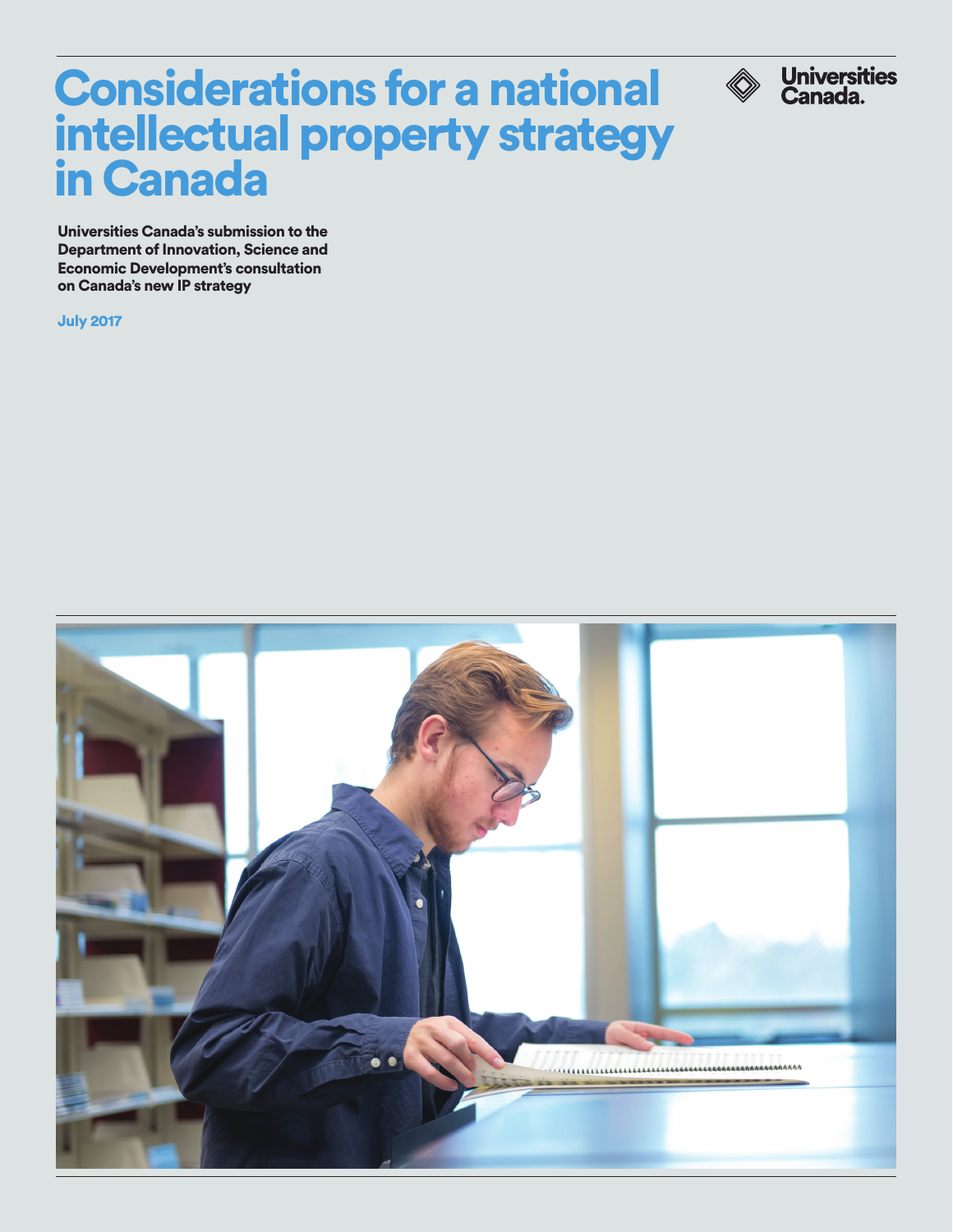

## **Introduction**

Universities Canada welcomes the opportunity to respond to the Department of Innovation, Science and Economic Development's consultation on Canada's new intellectual property (IP) strategy. Budget 2017 announced the creation of a national IP strategy to streamline supports for the development of IP and accelerate the patent processes for Canadian R&D. The strategy will be an important opportunity to benchmark Canada's IP ecosystem to international best practices and ensure Canada's IP regime positions the country to compete in a global marketplace. We appreciate the government's interest in best practices to improve IP education, awareness and outreach, as well as its interest in creating services that will allow the private sector to have greater access to university IP.

University research and development is a major driver of Canadian innovation and economic growth. Canada's universities conduct 41 per cent of Canada's R&D. It is estimated that postsecondary institutions produce over \$55 billion annually in economic activity and support around 680,000 direct and indirect jobs.<sup>1</sup> Universities are a key partner in industrial R&D by conducting over \$1 billion in research for business annually. Our campuses provide key services for partnership building and IP education for the innovation community.<sup>2</sup>

University research transforms lives, strengthens communities and finds solutions to the most pressing challenges facing our world. The generation of academic IP and its commercialization is an important way that universities enhance Canada's economic growth and innovation. The process through which the benefits of university teaching and research are actively spread to society is known as "knowledge mobilization" and includes not only generating new patents and licensing revenue but, equally as important, developing highly qualified personnel through talented graduates; open access publications; new public research datasets and data trials; the creation of high tech start-ups; and providing new technologies and research-based solutions to small and large businesses. Canada's universities offer over 275 entrepreneurship courses, programs, centres, and other entrepreneurial activities. It is through these diverse means of knowledge mobilization that university IP serves as a driver for Canada's innovative future.

Knowledge mobilization activities are spearheaded by university innovation and strategic partnership offices which coordinate technology transfer by facilitating large-scale collaboration between the private and public sectors, educating faculty and students on IP protection, negotiating contracts with industry and building strategic alliances with key innovation partners. These offices carry out multiple functions to ensure universities are dynamic and supportive partners in helping businesses and not-for-profit organizations solve their problems.

There is no single path for innovation – success will vary by sector and by region. In one sector the need to stimulate innovation may be most acute in the start-up phase, while in another it may be during a high-growth phase. Each region will require a unique mix of collaboration between higher education institutions, government, and private and non-profit sectors. Canada has a rich network of university-business research partnerships – you will find some interesting examples

<sup>1</sup> The Conference Board of Canada, *The Economic Impact of Post-Secondary Education in Canada*, 2013.

<sup>2</sup> Statistics Canada, *Gross Domestic Expenditures on Research and Development in Canada,* 2015.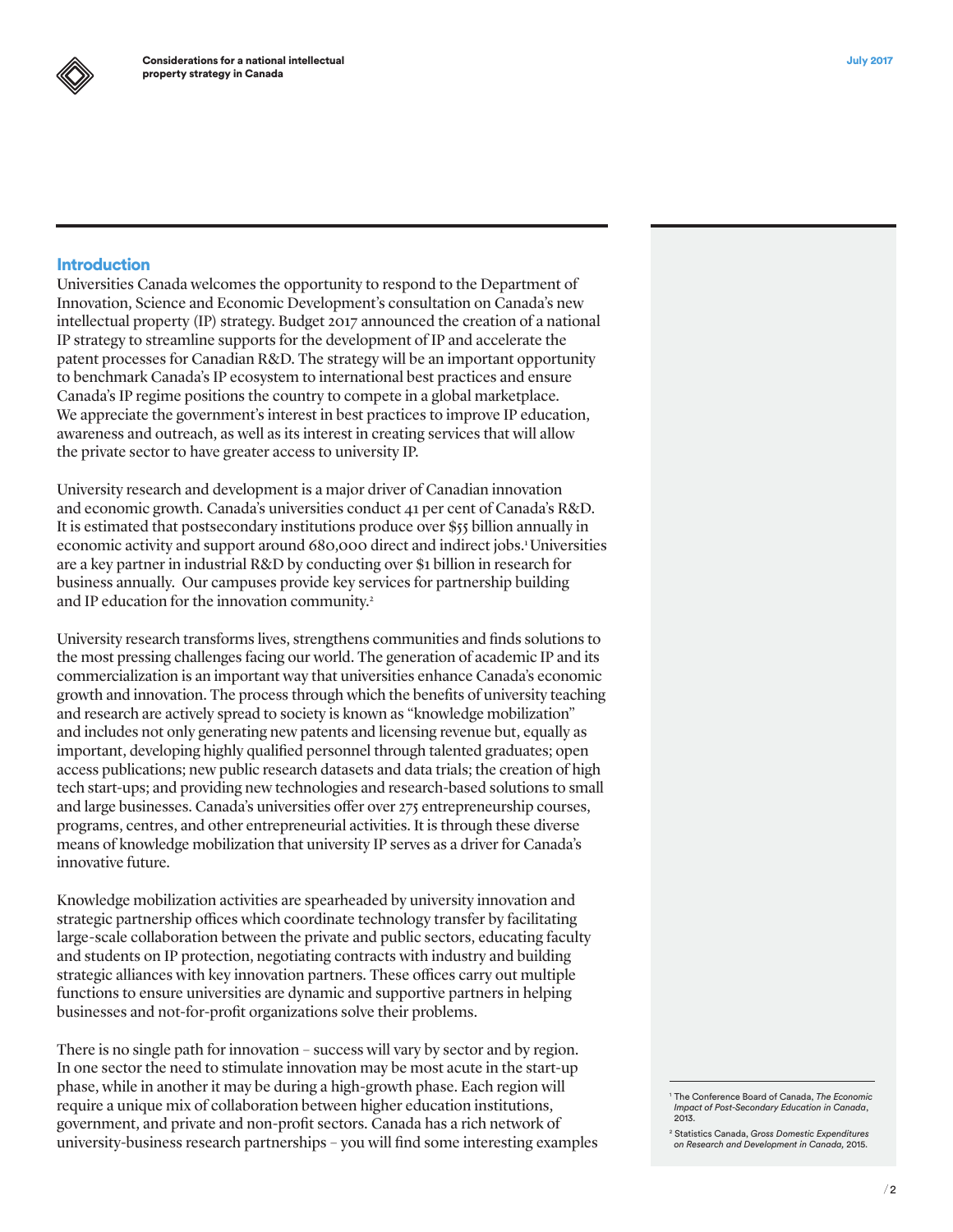throughout the right-hand side of this document. Guiding the development of these partnerships are institutional IP policies, which are tailored to the innovation contexts they serve. To this end, university innovation activities vary greatly: they can take the form of new spin-offs and licensing agreements; new social innovation practices with the non-profit sector; and commercialization through open science initiatives. A flexible, responsive and nimble IP environment is critical as no onesize-fits-all policy will suit the diverse needs and capabilities of Canada's different sectors and regions.

## The opportunity

Universities are recognized as key players in Canada's research and innovation landscape. Universities Canada welcomed the major federal investments in a national innovation agenda from Budget 2017. Through university involvement in the development of innovation superclusters, additional investments for workintegrated learning opportunities via Mitacs and other federal programs, and the creation of Innovation Canada to help coordinate and strengthen federal business innovation supports, the government acknowledged the critical role that university partnerships play in generating innovative economic growth in Canada.

Budget 2017 investments and new programmatic initiatives are welcome. The creation of a national IP strategy represents an important opportunity to build stronger supports that enhance the benefits that university knowledge mobilization, including IP transfer, bring to the Canadian economy and further leverage our research strengths for enhanced private sector collaboration and technology transfer. Additional investments in mechanisms which encourage knowledge mobilization will empower new R&D partnerships to drive innovation and increase economic growth.

We have four recommendations to the government about how best to strengthen university IP generation, education and accessibility to the private sector within a national IP strategy:

## Recommendation 1

## **Urgently invest in Canada's fundamental research system**

Canada's research ecosystem is fertile ground for tomorrow's market-leading innovations. Government action in Budget 2018 on the recommendations of the April 2017 Fundamental Science Review Panel report – most importantly, the top financial recommendation for significant re-investment in discovery research – will be a critical next step in further strengthening the foundation for innovation and prosperity in Canada. There is an urgent and significant opportunity to build up Canada's capacity for innovation from the ground floor. Discovery research is the foundation of university collaboration with industry. Acting on the report's key recommendations will increase the level of innovations our campuses produce, grow partnerships that improve industry's access to postsecondary IP, and foster the country's next generation of researchers, thereby unlocking Canada's full potential in commercialization and knowledge mobilization.

#### Open science: The Structural Genomics Consortium

The Structural Genomics Consortium (SGC) is a not-forprofit organization formed in 2004 to examine three-dimensional structures of medical proteins. While international in scope, its Canadian arm is funded through 13 organizations (including federal and provincial governments, industry partners and participating universities). The SGC is one of two major "open science" initiatives in Canada; companies provide \$8M to be active members of the partnership and freely receive all research data from the SGC's more than 200 scientists, leading to new commercial opportunities and commercial partnerships. The consortium currently boasts eight major pharmaceutical companies.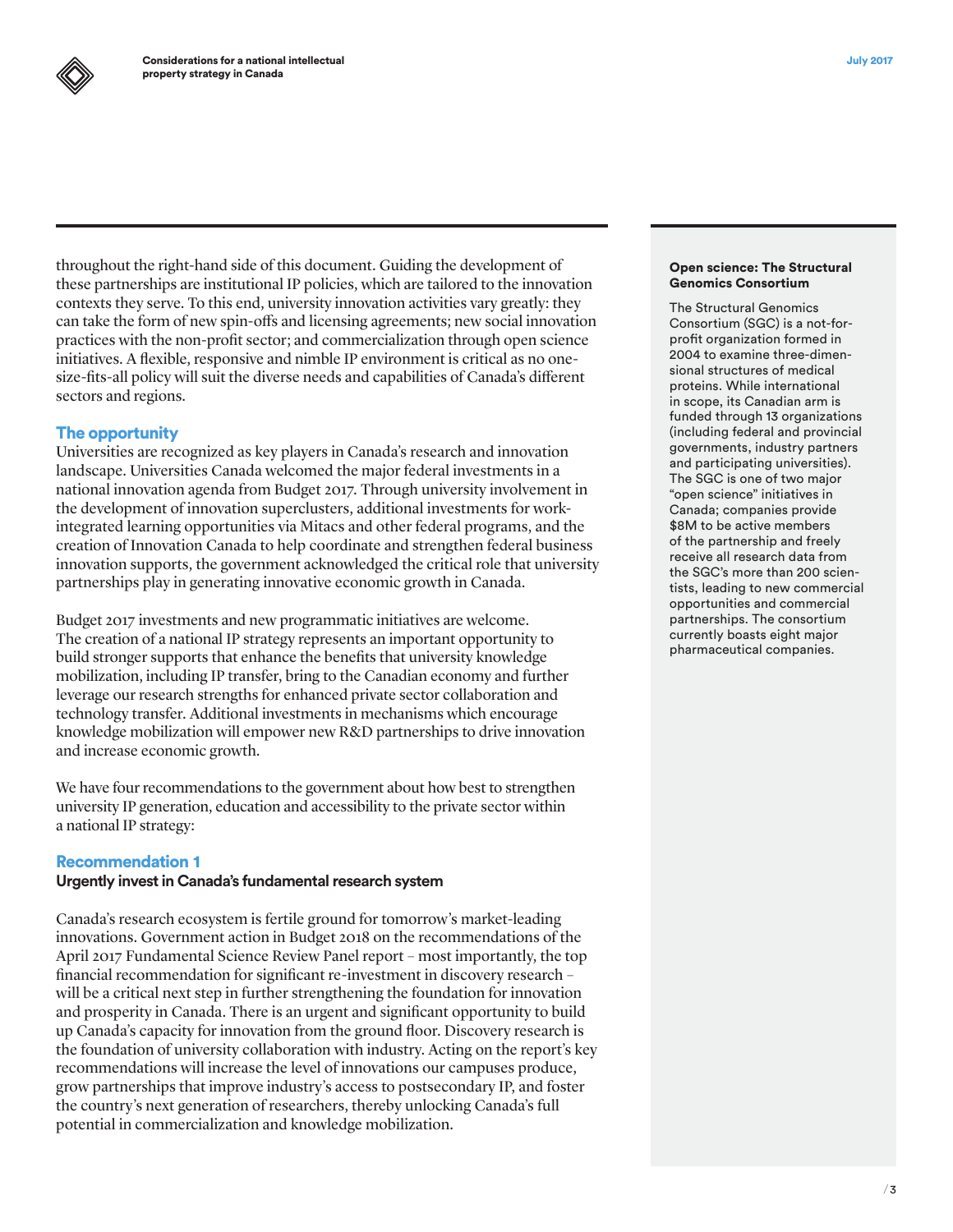# Recommendation 2

## **Maintain a flexible IP policy ecosystem for Canadian universities**

Flexible IP policies are a key element in universities' ability to innovate and bring university-generated IP to market. A flexible policy system allows universities to set and update their policies depending on specific regional, sectoral and industry needs, and adopt appropriate strategies to deal with the different types of IP that are being produced. Given the patchwork nature of different agency policies on IP, institutional flexibility also allows universities to meet the various requirements of funding partners, leading to a greater number of successful collaborations.

Diverse IP policies have been at the centre of many different types of technology transfer successes in Canada. Canadian universities employ a range of different IP policies, from creator-owned to institution-based ownership, with most adopting a hybrid of the two:

## **Creator-owned policies:**

- The Waterloo region is one of the most dynamic sources of high-tech activity in the country, boasting many companies involved in either the production or facilitation of high technology. The **University of Waterloo** employs a strong creator-owned IP policy for its students and faculty, which some have argued has been the biggest contributing factor to the growth of start-ups in the region.
- • Both the **University of Victoria** and **Dalhousie University** employ creatorowned policies with royalties from commercialization income split evenly between all stakeholders involved. These types of policies are designed to foster supportive climates for the development of IP with services to help researchers in their commercialization pursuits. In 2011, Dalhousie's Industry Liaison Office helped to negotiate a partnership with American multi-national airplane giant Boeing totalling more than \$7 million. This partnership produced novel IP, brought new applied research projects to Dalhousie's faculty, and created new opportunities for trainees in the manufacturing and engineering sectors.

## **Institution-owned policies:**

• In 2015, the **University of British Columbia** licensed a promising new treatment for prostate cancer to pharmaceutical giant Roche. This deal was negotiated through the University-Industry Liaison Office, which had a history of working with Roche in previous partnerships due to UBC's institution-owned IP policy.

#### **Hybrid models:**

 $\cdot$  One of the largest grossing IP developments in Canada's history came from **Université de Sherbrooke** engineering Professor Pierre Adoul's voice transmission computer chip. The university's regulations on royalties, which splits income evenly between institution and inventor, allowed the two to partner in the technology's expansion, resulting in the chip being widely used across the globe in cell phones and computers.

#### Technology transfer through networked collaboration: CMC Microsystems

CMC Microsystems has worked with researchers and industry across Canada since 1984 to provide access to world-class tools and expertise for innovations in microsystems and nanotechnologies. Funded primarily through NSERC and the Canada Foundation for Innovation, CMC's membership now includes over 46 post-secondary institutions, 27 companies, and over 3,100 faculty and graduate students. It is estimated that over the last five years, the organization provided \$342 million in R&D activity and has led to substantial enhancements to Canada's innovation ecosystem, such the Kingston Nano-Fabrication Lab which gives academics and companies access to leading-edge services for creating and testing advanced micro-technologies.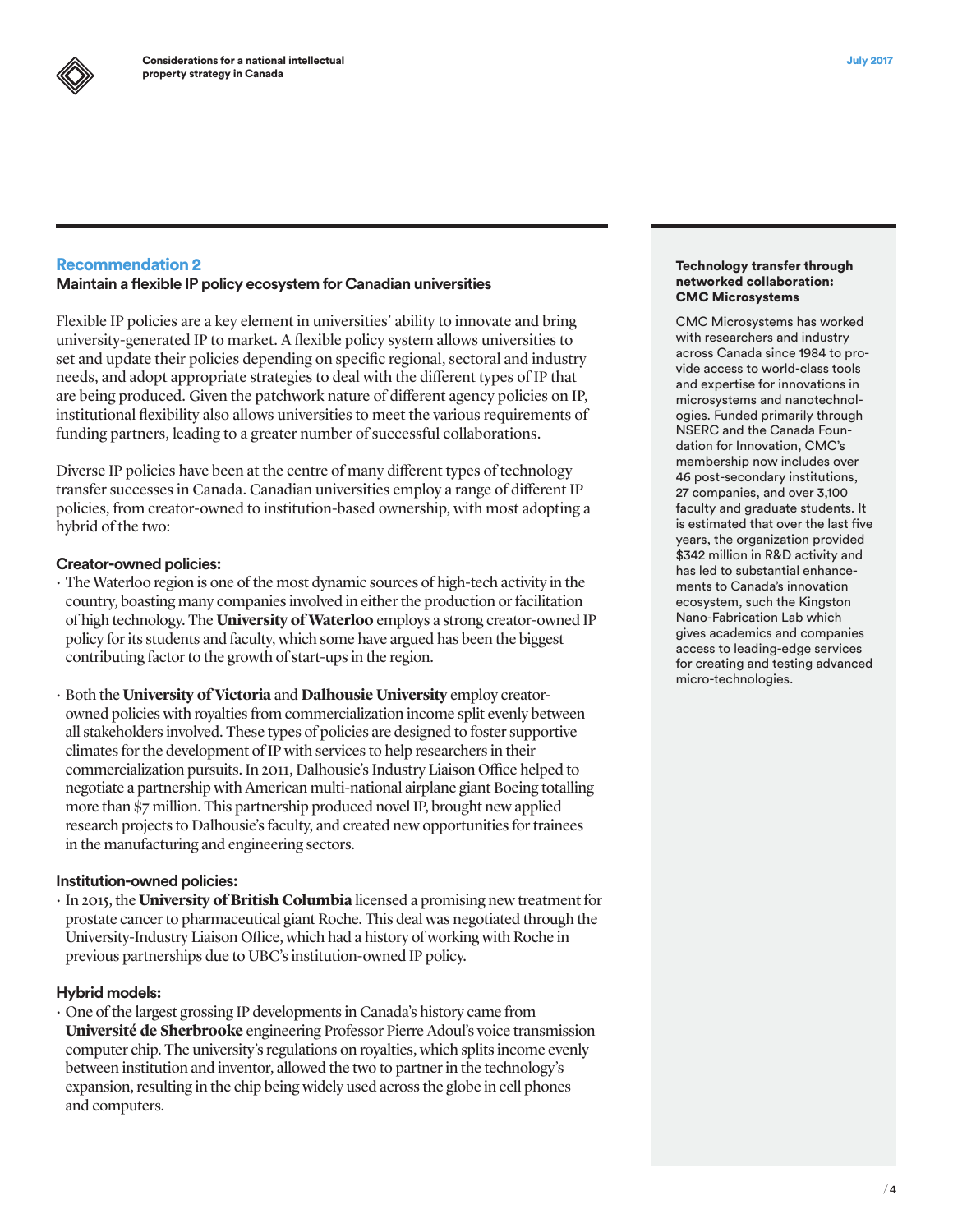• In 1990, the **University of Toronto** adopted a new "hybrid IP" policy to provide researchers with the choice of whether to bring their inventions to the university or commercialize independently. Prior to this, the institution had employed strict regulations on IP ownership and commercialization. The change was a key driver of an increase in the number of invention disclosures brought forward by faculty, and by 2013 the institution was the top university for disclosures in Canada.

As these examples indicate, there is no single path for innovation – success will vary by region and sector. Both creator-owned and institution-owned policies can drive patents and commercialization, and the growing movement towards open science, which aims to make all scientific research, data and dissemination accessible to all levels of society, will decrease university patents while increasing the adoption of university IP by the private sector. Fully harnessing the potential of universitycreated IP requires an IP strategy that adequately resources and supports flexible IP ecosystems which are open to risk and experimentation.

## Recommendation 3

## **Establish funding programs dedicated to technology and knowledge transfer activities at Canadian universities**

Unlike several comparator countries in the OECD, Canada does not have a standalone fund dedicated to supporting university IP development or its private-sector uptake. An important program that had filled this role in the past was the Intellectual Property Mobilization (IPM) program. The IPM program was a tri-council initiative established in 1995 and initially funded by the Natural Sciences and Engineering Research Council of Canada (with Canadian Institutes of Health Research and the Social Sciences and Humanities Research Council of Canada joining in 2001). Throughout the 14 years of the program more than 107 institutions participated in over 100 grants, totalling \$59 million.

The IPM program was specifically designed to encourage collaboration between technology transfer offices in order to facilitate sharing expertise between institutions. It led to a number of enhancements to the Canadian IP ecosystem, including:

- $\cdot$  an increase in universities partnering with small companies lacking expertise in IP development;
- $\cdot$  the development of the Quebec commercialization hub, the Société de valorisation des applications de la recherche (SOVAR);
- $\cdot$  the creation of the WestLink program, a network internship training program which places graduates into institutional technology transfer offices, venture capital firms, and technology companies in the prairies; and
- $\cdot$  the establishment of the Springboard commercialization network in Atlantic Canada.

In 2009, the IPM program was discontinued despite evidence that demand for the program's funding had increased and the initiatives it supported had allowed more researchers to be involved in technology transfer activities than ever before.<sup>3</sup> After this period, staffing for university commercialization declined while the growth that Canada had enjoyed in knowledge translation slowed.4

<sup>&</sup>lt;sup>3</sup> The Natural Sciences and Engineering Research Council of Canada, *Evaluation of the Intellectual Property Mobilization Program*, 2008.

<sup>4</sup> Universities Canada's calculations based on annual AUTM Licensing Activity Survey data.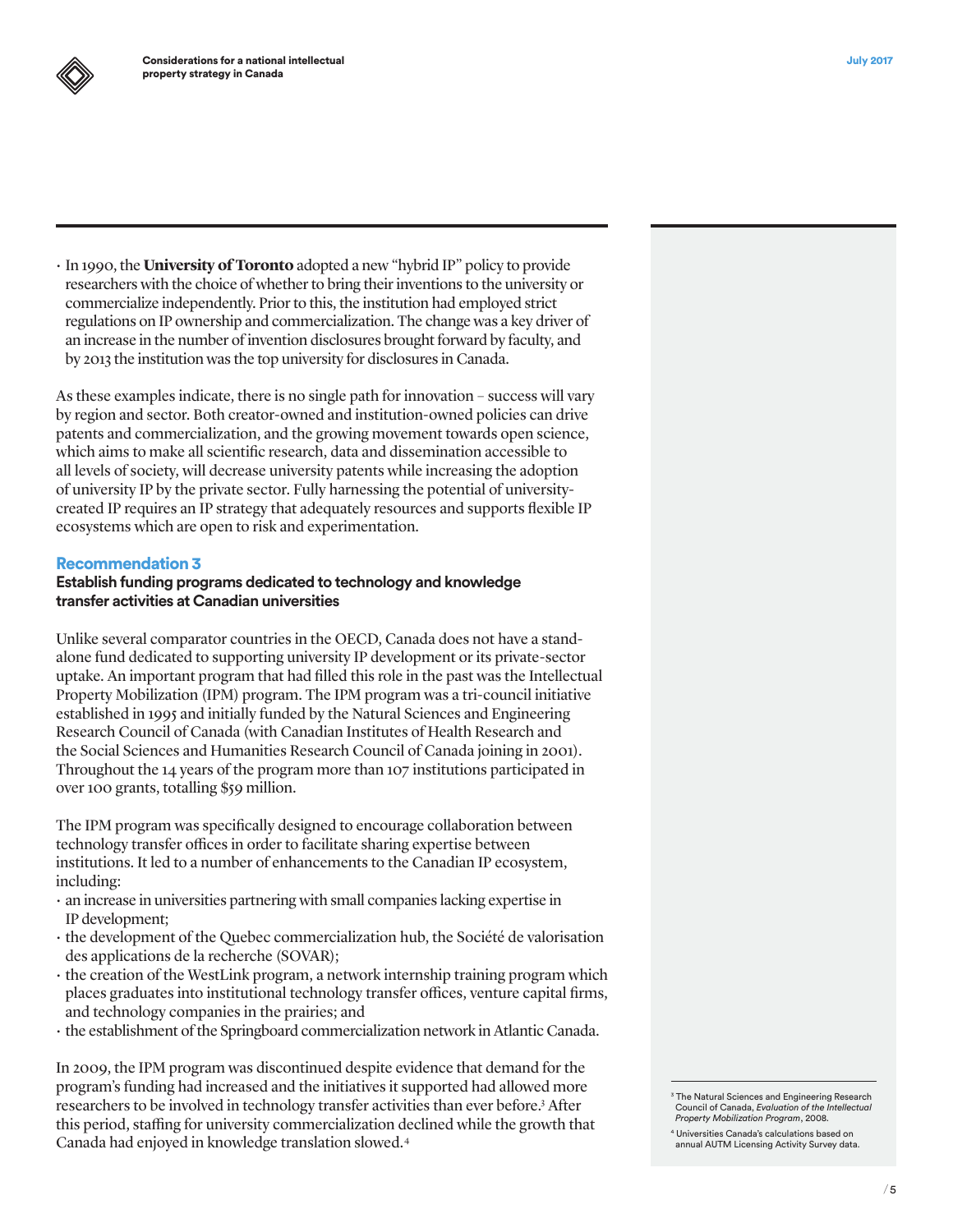A dedicated funding envelope for technology transfer and knowledge mobilization provides a powerful opportunity to build from our country's established strength in academic research and basic science. Universities across the globe engage in many different forms of knowledge mobilization and there are international models that could be adapted to fit the Canadian context **(Appendix A)**. Drawing from these examples, elements of a successful program could include: requiring competitive proposals, the development of institutional knowledge exchange strategies, and an emphasis on experimentation with novel solutions to technology transfer.

## Recommendation 4

**Create a national IP concierge service with specific tools and initiatives that promote university technology and knowledge mobilization**

We understand a prominent recommendation from the innovation community has been the creation of a national IP concierge service. We believe that such a hub could leverage the existing education services already offered by universities for the benefit of business users or partners. The creation of a central IP hub which coordinates Canada's national strategy on IP development, promotion and education could offer unique supports to strengthen the technology transfer from universities to the private sector.

For example, this service could work with government, universities, law societies, and bar associations **to create a database of pro-bono legal services** for institutions or innovators. The IP Osgoode Innovation Clinic at York University serves as an excellent model: the clinic is staffed by student volunteers from the law school who are supervised by lawyers from Norton Rose Fulbright Canada LLP. A national database of legal services could ensure that all areas across Canada, including rural regions with less IP expertise, would be matched with appropriate education resources.

To increase accessibility of IP knowledge across university and industry stakeholders, the database could also **maintain a list of the many IP protection programs, courses and workshops** that postsecondary institutions have produced to help students, faculty and partners deal with issues surrounding IP protection. For example, Ryerson University recently conducted a voucher exchange program which assisted university spin-off companies in filing their first patent by splitting its legal cost between the emerging start-up and the institution. Working with the understanding that IP protection is important for companies at an early stage but they often lack adequate resources and education, this program was created to fill an important funding gap for the institution's new entrepreneurs.

**Appendix B provides several illustrative examples** of other courses offered on university campuses designed to grow the research community's knowledge of the rights and opportunities associated with generating new innovations. Universities are an important resource to leverage for IP education throughout Canada.

#### Streamlining collaboration and IP negotiation: space research in Québec

CRIAQ, or the Consortium for Research and Innovation in Aerospace, is a Québec non-profit organization which includes 21 universities/research institutes and 57 companies. Since its creation the partnership has organized 128 projects with a total value of \$127M. In 2003, the CRIAQ board required all projects to have at least two industrial partners and two research partners. The consortium provides a standardized framework for collaboration through a common IP agreement that all partners must agree to. The organization estimates that businesses see a onedollar return on every 25 cents invested, and Industrial partners receive an exclusive worldwide royalty-free license for aerospace applications. CRIAQ played a key role in the creation of GARDN, the Green Aviation Research & Development Network, which was one of Canada's first Business-Led Networks of Centres of Excellence.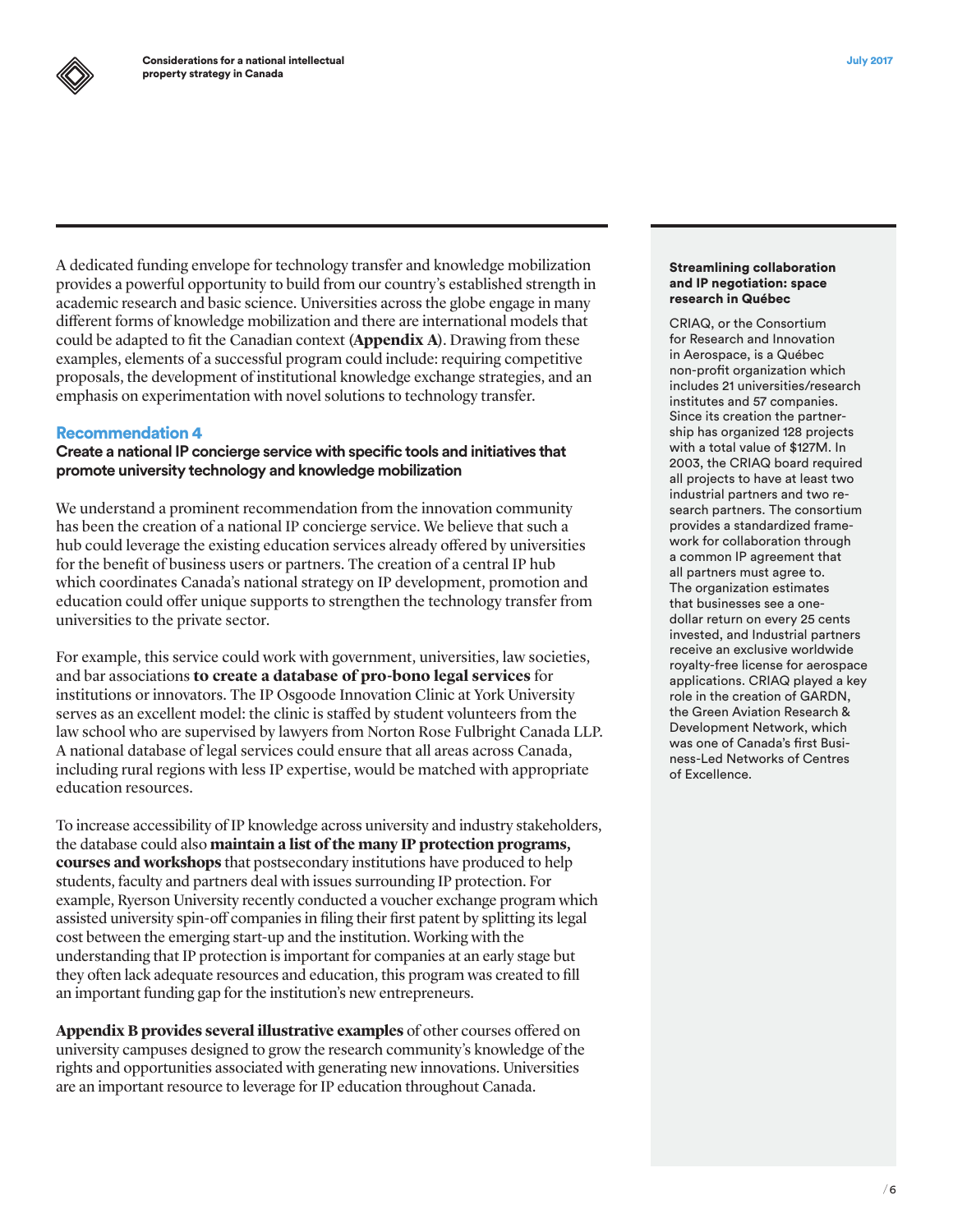

A concierge service could also streamline industry-university partnerships by **creating IP toolkits with template collaboration agreements**. Toolkits provide universities and industry with the optimal balance between standardization and flexibility, and can serve as a one-stop-shop for educating industry and universities on resources for knowledge mobilization best practices. Both the Australian IP Toolkit for Collaboration and the U.K.'s Lambert Toolkit are good models of government initiatives. These models were created after consultation with academia and industry and are administered on the government's website, allowing them to receive wide visibility. In a recent review of the Lambert Toolkit more than two-thirds of the survey respondents (university and private sector technology managers) were aware of the templates. The toolkit was used by 69 percent of these respondents, suggesting high up-take among the research community.<sup>5</sup> There is already a national precedent of using templates in Canada: in 2009, during a review of its IP policy, NSERC developed a set of illustrative sample clauses which institutions could embed into collaborative research agreements.

#### **Conclusions**

Universities Canada is committed to working with the government to help build a balanced, productive, well-supported and world-class IP ecosystem. We share the vision of mobilizing university IP with targeted investments to strengthen innovation, grow universities' economic impact, and unlock the private sector's R&D potential. The recent Fundamental Science Review Panel's report emphasizes that we need to maintain Canada as a world leader in creating new knowledge with enhanced investments for discovery research, thereby ensuring that our ecosystem is well primed for knowledge mobilization. Maintaining space for flexible IP policies ensures that universities are free to support a range of private and public-sector needs. A dedicated funding envelope for knowledge mobilization would incentivize greater IP transfer for the benefit of the Canadian economy. Finally, a national concierge service would centralize supports for IP nationally.

Universities Canada would be glad to provide further detail on any of the above recommendations. We look forward to participating further in the government's work to develop a national strategy on IP for Canada.

**Contact: Wendy Therrien** Director of Research and Policy

Universities Canada 350 Albert Street, suite 1710 Ottawa, ON K1R 1B1

**613 563-1236 (278) [wtherrien@univcan.ca](mailto:wtherrien@univcan.ca)** <sup>5</sup> IP Pragmatics Limited/The Intellectual Property Office, *Collaborative Research between Business and Universities: The Lambert Toolkit 8 Years On,* 2013.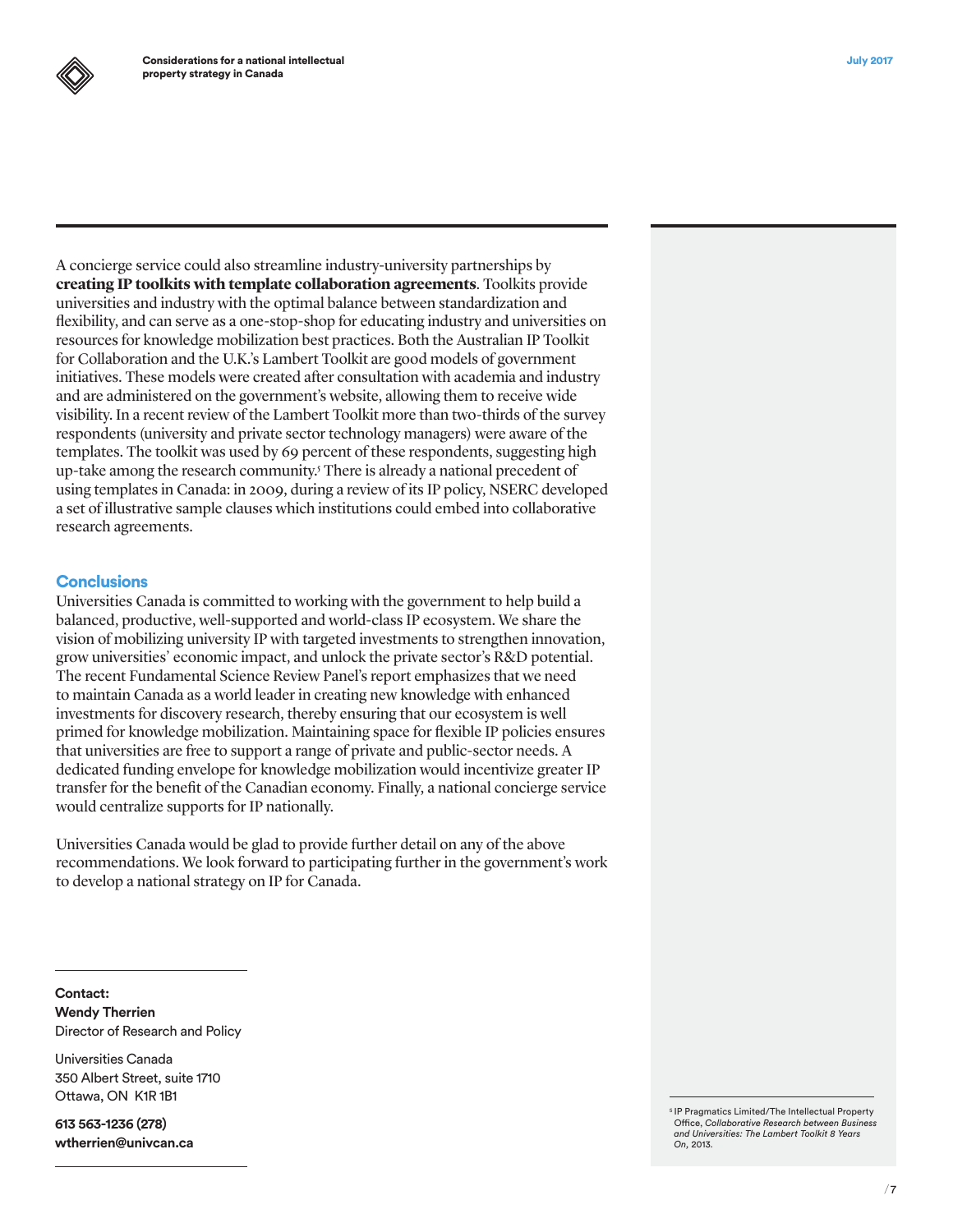

# Appendix A

**International models of higher education innovation funding envelopes**

**The United Kingdom's Higher Education Innovation Fund** (HEIF), administered through the Higher Education Funding Council for England, is an annual \$220M CAD initiative intended to support a broad range of innovative interactions between UK universities and international partners, including business and industry. Allocations are decided competitively based on innovation impact metrics with universities receiving an annual performance-based envelope to carry out approved pan-institutional "knowledge exchange" strategies. The HEIF program fosters greater alignment between university and government growth priorities while supporting local and regional economies through the development of skills, entrepreneurship and innovative people. A crude analysis of the impact of the HEIF demonstrated that every  $\mathcal{L}_1$  of HEIF funding returned  $\mathcal{L}_2$ . 9 of knowledge exchange income between 2006 and 2014.

**Sweden's Governmental Agency for Innovation Systems, or Vinnova**, spends \$365M CAD annually on various initiatives designed to promote greater collaboration between companies, universities, research institutes and the public sector. One of Vinnova's central programs, The Knowledge Triangle, works to strengthen technology mobility with industry, supporting commercialization, concept verification, and the career mobility of university technology transfer staff. A recent impact study of seed financing for technology-based companies shows that Vinnova support had a significant impact on company growth, leading to quicker growth and greater success by its start-ups in securing additional funding.

**Switzerland's Commission for Technology and Innovation (**CTI) is a central funding agency specializing in supporting innovation partnerships between industry, academia and Swiss start-ups. The CTI's nearly \$195M CAD per year envelope funds a suite of programs which includes joint innovation projects between higher education and the private sector, general partnership building between key players in the R&D ecosystem, patent searches, and innovation projects with international involvement. The CTI is currently conducting an impact study to determine its return on investment for Swiss innovation, however interest in the program continues to grow and in 2015 alone the organization received over 900 R&D applications for funding, more than double the amount from 2008.

In the **United States, the I-Corps program** helps commercialize research supported by the National Science Foundation by providing robust entrepreneurship training and support to promising teams of academic entrepreneurs. I-Corps focuses on exposing scientists to thinking and processes that can turn their research and discoveries into commercial products. Each scientist teams up with an entrepreneur and a graduate student to manage the team's lab, and together they work on learning what it takes to bring a product to market. The I-Corps program is already starting to expand into Canada, with Dalhousie as the first Canadian site as of May 2017. Dalhousie University's I-Corps program will be open to academics across Atlantic Canada, and the university has partnered with Washington, DC's George Washington University to provide training to I-Corps' staff and kick-off the pilot program.